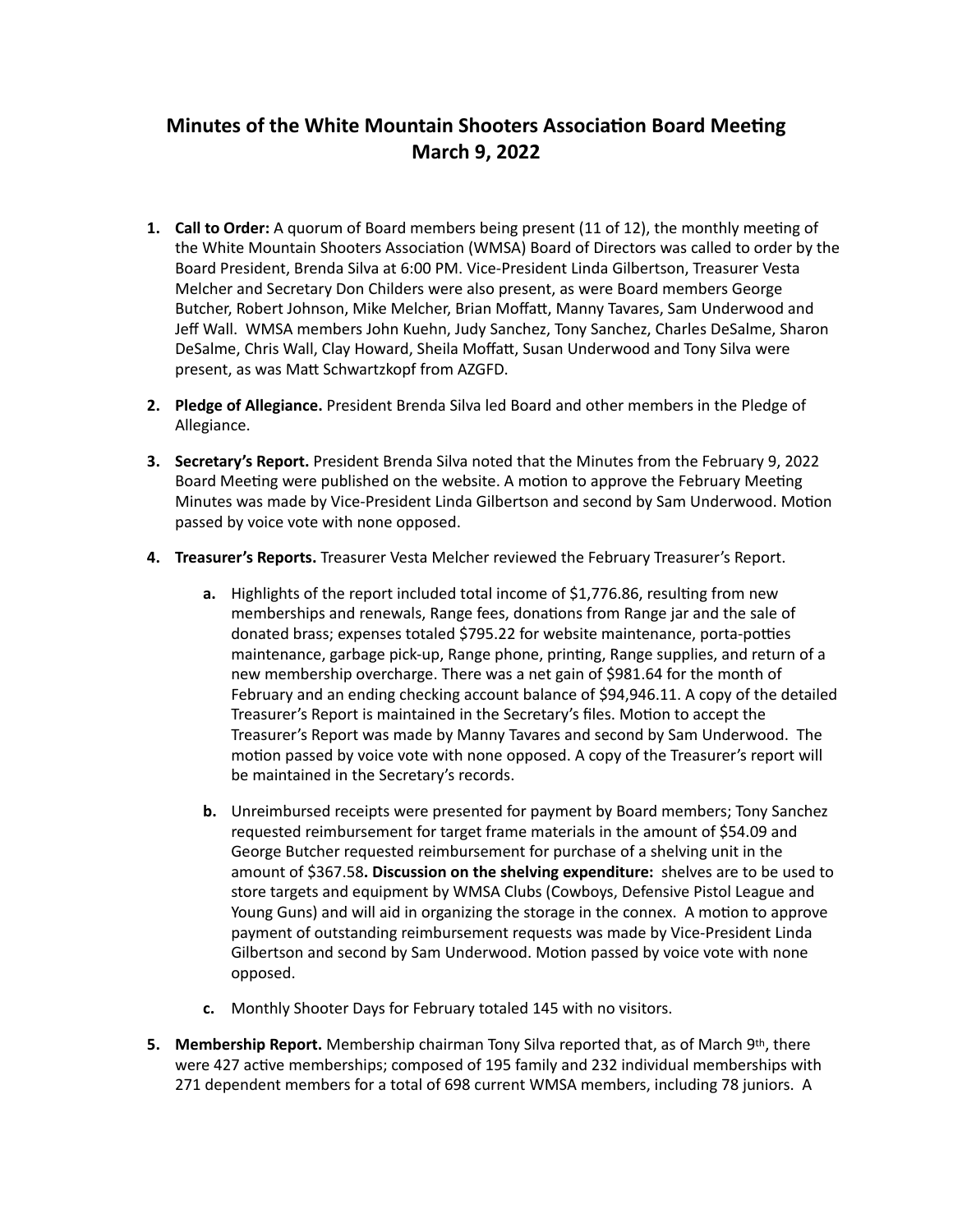copy of the Membership Report was provided to the Secretary following the meeting to be filed in the Secretary's records.

- 6. Publicity Secretary Report. Vice-President Linda Gilbertson reports that the article in the Maverick Magazine has been submitted with photos. Linda is currently waiting for a proof of the accompanying ad (approved at the last BOD meeting) that will appear with the article in the April issue.
- **7.** Range Update. President Brenda Silva ceded the floor to Matt Schwartzkopf who reported on the following topics.
	- a. Meeting with new USFS Recreational Officer for the White Mountains. Matt and Brenda met with the new Recreational Officer to show her around the Range. This meeting included a discussion on the original USFS Special Use Permit (SUP) which allows use of the Range for 20 years as well as the Site Plan which requires completion of the Range "build out" within 10 years - by 2024. Matt has coordinated with USFS to extend the build out time for an additional 10 years, to 2034. The delay is due to a change in the fund's allocation process at AZGFD and the need to accommodate more pressing expenditures at other ranges across the State. Discussion on how funds are allocated: Matt submits an annual proposal to the AZGFD Executive Staff who decides on the prioritization of capital improvements at the various State ranges according to the AZGFD "prioritization matrix."
	- b. **Night Shoot Approval Procedures.** Currently USFS must approve night shoot requests, primarily by Law Enforcement Agencies. Given the pending closure of the Show Low Police Range for renovation, Matt is working to get night shoot approval delegated to the AZGFD.
	- c. **Bay clean-up by Rawlings Specialty Contracting.** Work will likely start the week of March  $14th$  and will take about two days – Rawlings will coordinate with Brenda prior to starting work. Brenda also reviewed the terms of the work to be done. Discussion whether it would be advantageous to have additional work done on the other bays while Rawlings has the equipment on site. Additionally, there was a suggestion that another contract be considered with Rawlings to rehab the other berms. Sam Underwood moved to authorize up to, but not exceeding, an additional \$3,000 to rehab the other bays to their original footprint at Brenda's discretion should Rawlings agree to do that work. Mike Melcher second. Vote by show of hands, seven (7) in favor and three (3) opposed. Motion passed.
- 8. Old Business.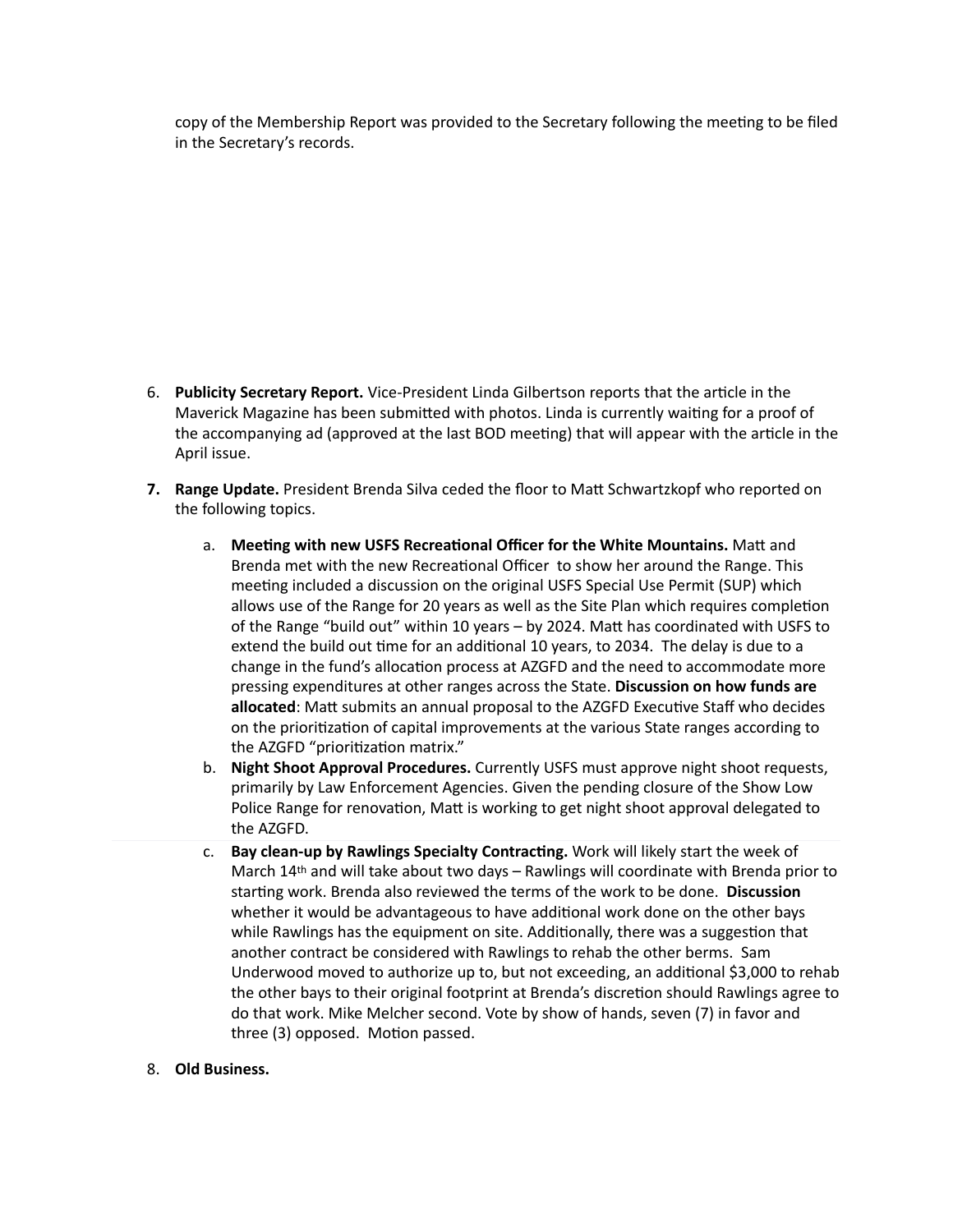- a. **Waddles, Erosion Control and Hydroseeding.** George Butcher provided a schedule of hydroseeding mix that was approved by the USFS for another job. Discussion: Hydro seeding must be done before the erosion control blanket or waddles are installed. Recommendation to coordinate between erosion control company and Rawlings before working on the berms.
- **b. Scholastic Action Shooting Program (SASP) junior program start-up.** Brian Moffatt reported that the full-on integration of Young Guns into the SASP program is on hold for the time being. His objective is to introduce the use of steel targets and build a program based on the clubs currently active at the Range (i.e., Cowboys, WMPS. Mountain Riflemen, etc.); partly to accommodate parents/guardians transportation and other issues, but also to introduce young shooters to a more active shooting style. Some additional investment in steel targets and other equipment may be required. Matt Schwarzkopf mentioned that he may be able to provide some steel targets and/or blank steel plate for Young Guns. Additional discussion regarding possible program funding-Brian will coordinate with Matt directly.
- c. Dwight Yochem's Rifles second donation made for .22 CZ benchrest rifle and flyers **updated.** President Brenda Silva reported that Jim Aylor estimated the value of the centerfire rifle  $(30 \text{ BR}$  caliber) at approximately \$1,400 including the scope and the rimfire at approximately \$900 with scope. **Discussion:** Suggestion that a minimum bid for the centerfire be placed at \$1,000 and \$800 for the rimfire. Matt agreed to post flyers for the rifles at the next Phoenix benchrest match.
- **d. Three letters needed for NRA Grant.** The application for a \$5,500 NRA Grant to repair the berm in Bay One is proceeding  $-$  three letters from supporting organizations were requested by the NRA; letters have been provided by Young Guns and White Mountain Practical Shooters – the Lions Club has also promised to provide a letter.
- **e.** Additional Steel Targets at the Range. Greg McMillan has donated a new steel target to the Range- albeit a thicker, heavier one than we currently have. Brenda has requested a volunteer to coordinate acquisition of mounting hardware - Charles DeSalme volunteered. Discussion about the popularity of the steel target at position 20 and the occasional waiting line to shoot the steel target. Sam Underwood moved to approve expenditure of up to \$100 for materials to mount the new target at position 19. Mike Melcher second. Motion passed by voice vote with none opposed. Charles will use materials he has on hand to construct a test stand and if successful will purchase materials for a permanent steel target stand IAW Sam's motion.

## **9. New Business**

- **a.** Shoot the Deuce August 6, 2022, Lions Club Fundraiser. This date is available for the activity; Young Guns will participate. Discussion on reduced participant Range fees for that date. Sam Underwood moves to set Range fees for participants at \$2, Mike Melcher second. Motion passes by voice vote, none opposed.
- **b.** AR-15 Class Jeff Wall. The class will be held at the Masonic Lodge on Saturday, May 14, 2022. Vice President Linda Gilbertson will place a notice in the White Mountain Independent.